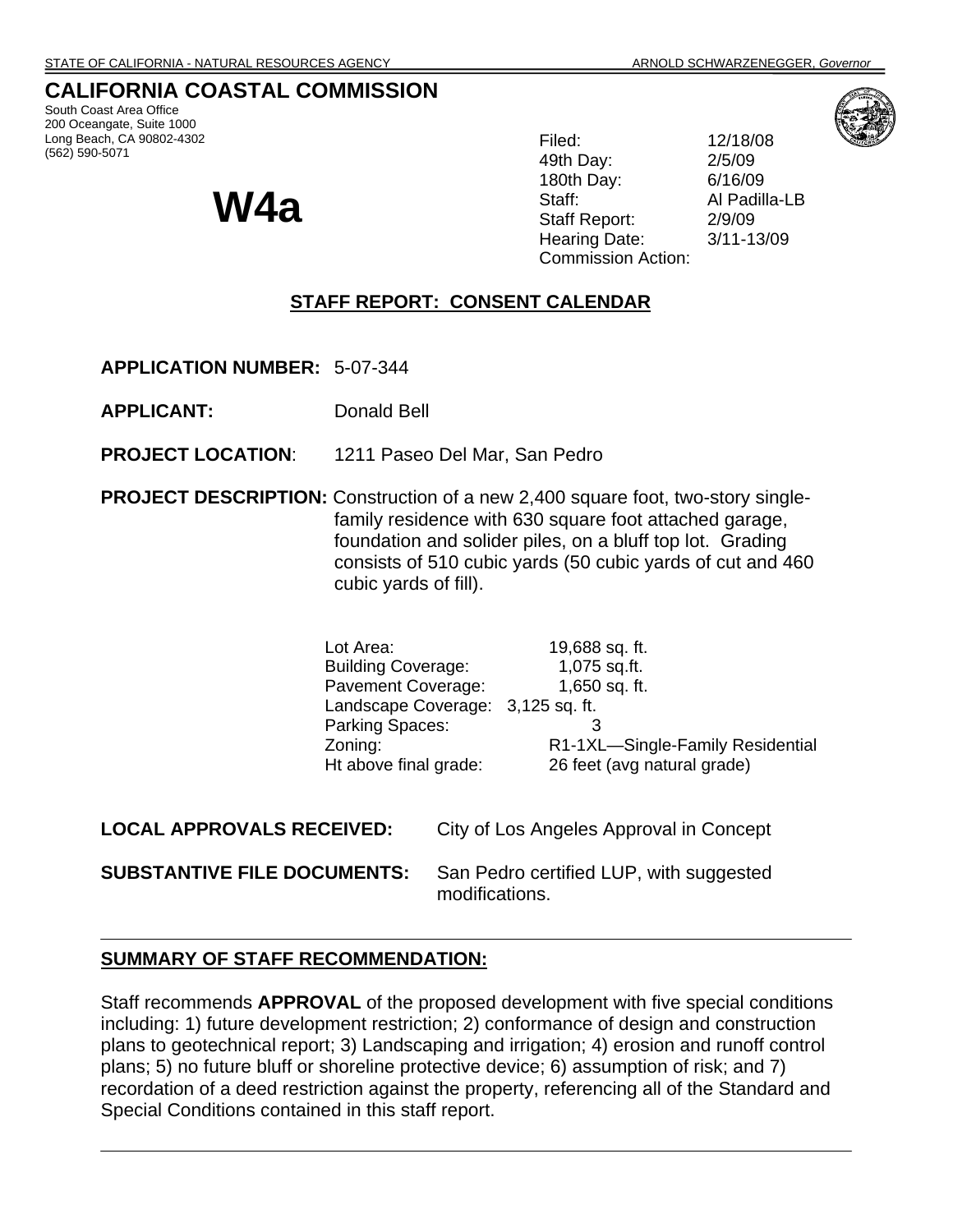5-07-344 Page 2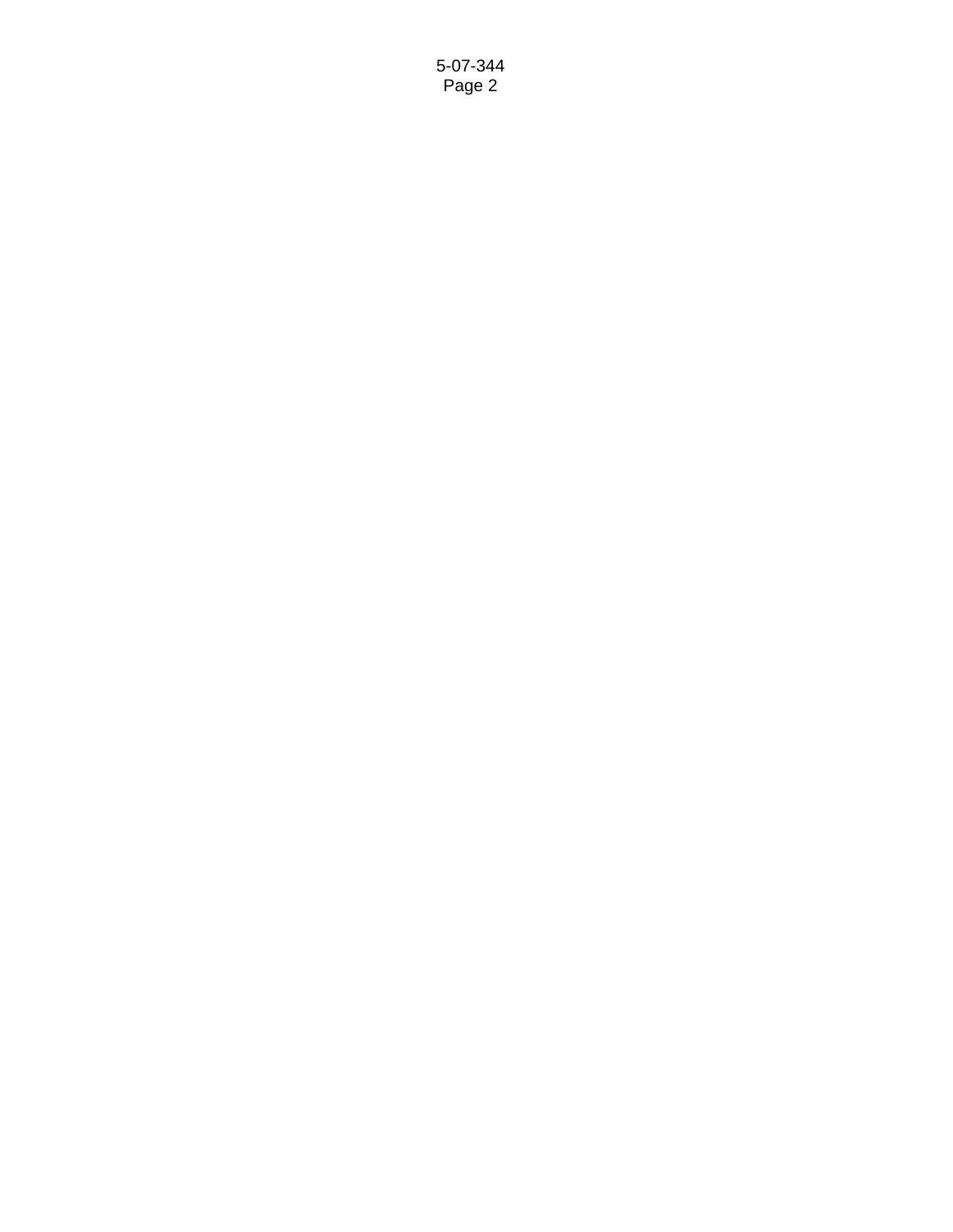### **STAFF RECOMMENDATION:**

### **I. STAFF RECOMMENDATION:**

Staff recommends that the Commission adopt the following resolution to **APPROVE** the coastal development permit application:

*MOTION: I move that the Commission approve coastal development permit applications included on the consent calendar in accordance with the staff recommendations.* 

Staff recommends a **YES** vote. Passage of this motion will result in approval of all permits included on the consent calendar. An affirmative vote of a majority of the Commissioners present is needed to pass the motion.

## **RESOLUTION TO APPROVE THE PERMIT:**

The Commission hereby approves a permit, subject to the conditions below, for the proposed development and adopts the findings set forth below on grounds that the development as conditioned will be in conformity with the provisions of Chapter 3 of the California Coastal Act and will not prejudice the ability of the local government having jurisdiction over the area to prepare a local coastal program conforming to the provisions of Chapter 3. Approval of the permit complies with the California Environmental Quality Act because either 1) feasible mitigation measures and/ or alternatives have been incorporated to substantially lessen any significant adverse effects of the development on the environment, or 2) there are no further feasible mitigation measures or alternative that would substantially lessen any significant adverse impacts of the development on the environment.

#### **II. STANDARD CONDITIONS:**

- 1. Notice of Receipt and Acknowledgment. The permit is not valid and development shall not commence until a copy of the permit, signed by the permittee or authorized agent, acknowledging receipt of the permit and acceptance of the terms and conditions, is returned to the Commission office.
- 2. Expiration. If development has not commenced, the permit will expire two years from the date this permit is reported to the Commission. Development shall be pursued in a diligent manner and completed in a reasonable period of time. Application for extension of the permit must be made prior to the expiration date.
- 3. Interpretation. Any questions of intent or interpretation of any term or condition will be resolved by the Executive Director or the Commission.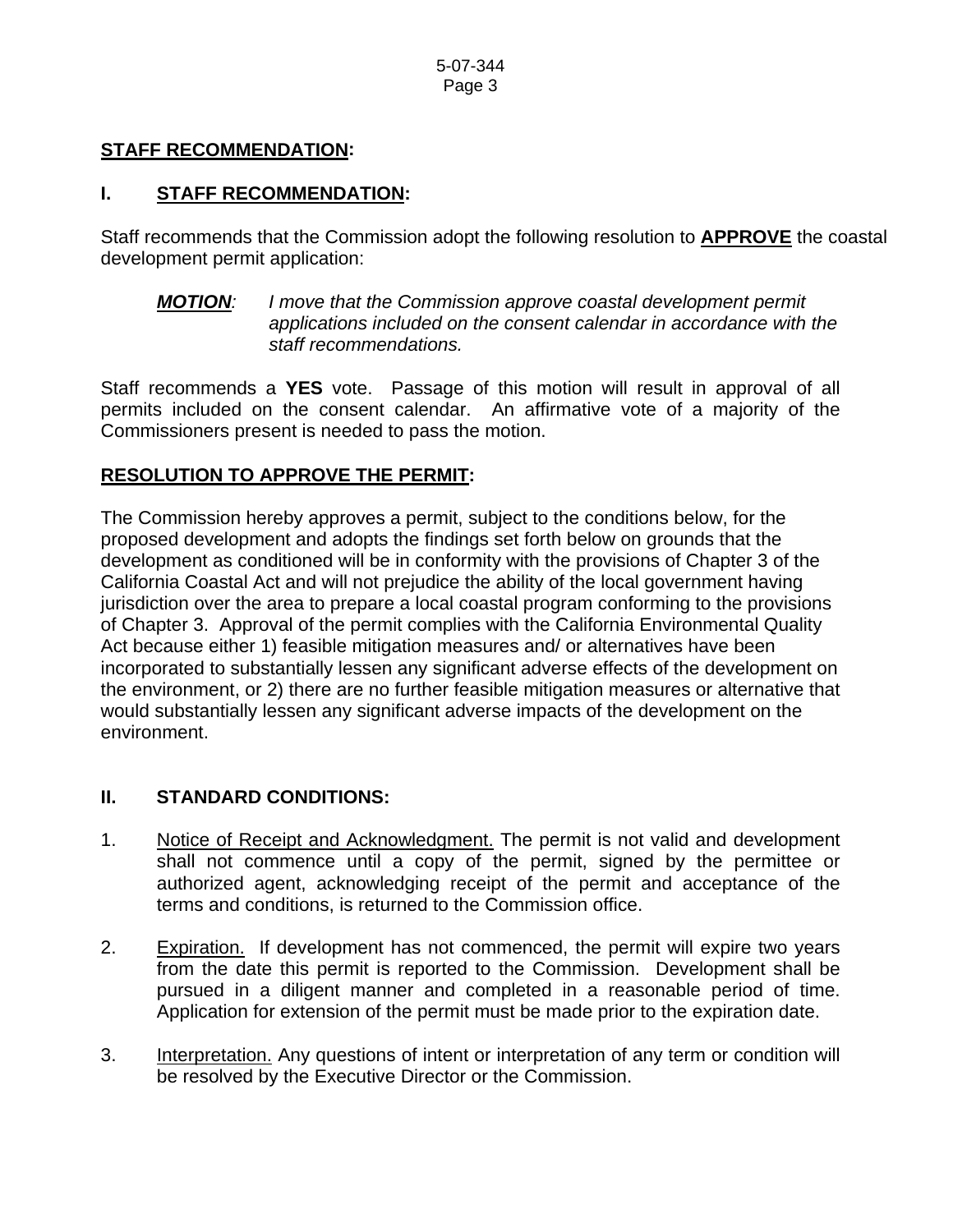- 4. Assignment. The permit may be assigned to any qualified person, provided assignee files with the Commission an affidavit accepting all terms and conditions of the permit.
- 5. Terms and Conditions Run with the Land. These terms and conditions shall be perpetual, and it is the intention of the Commission and the permittee to bind all future owners and possessors of the subject property to the terms and conditions.

### **III. SPECIAL CONDITIONS**

#### **1. Future Development Restriction**

This permit is only for the development described in coastal development permit No**. 5-07- 344**. Pursuant to Title 14 California Code of Regulations section 13250(b)(6), the exemptions otherwise provided in Public Resources Code section 30610(a) shall not apply to the development governed by coastal development permit No. **5-07-344**.Accordingly, any future improvements to the single family house authorized by this permit, including but not limited to repair and maintenance identified as requiring a permit in Public Resources section 30610(d) and Title 14 California Code of Regulations sections 13252(a)-(b), shall require an amendment to Permit No. **5-07-344** from the Commission or shall require an additional coastal development permit from the Commission or from the applicable certified local government.

#### **2. Conformance of Design and Construction Plans to Geotechnical Report**

By acceptance of this permit, the applicant agrees to comply with the recommendations contained in the Geologic Investigation report prepared by Coastline Geotechnical Consultants, Inc., dated October 31, 1988 and subsequent update dated August 15, 2007. These recommendations, including recommendations concerning foundations, grading, and drainage, shall be incorporated into all final design and construction plans, which must be reviewed and approved by the consultant prior to commencement of development.

The final plans approved by the consultant shall be in substantial conformance with the plans approved by the Commission relative to construction, grading, and drainage. Any substantial changes in the proposed development approved by the Commission that may be required by the consultant shall require amendment(s) to the permit(s) or new Coastal Development Permit(s).

#### **3. Landscape Plan**

**A.** All graded & disturbed areas on the subject site shall be planted and maintained for erosion control purposes within (60) days of receipt of the certificate of occupancy for the residence. The landscaping plan shall conform with the following requirements: (a) all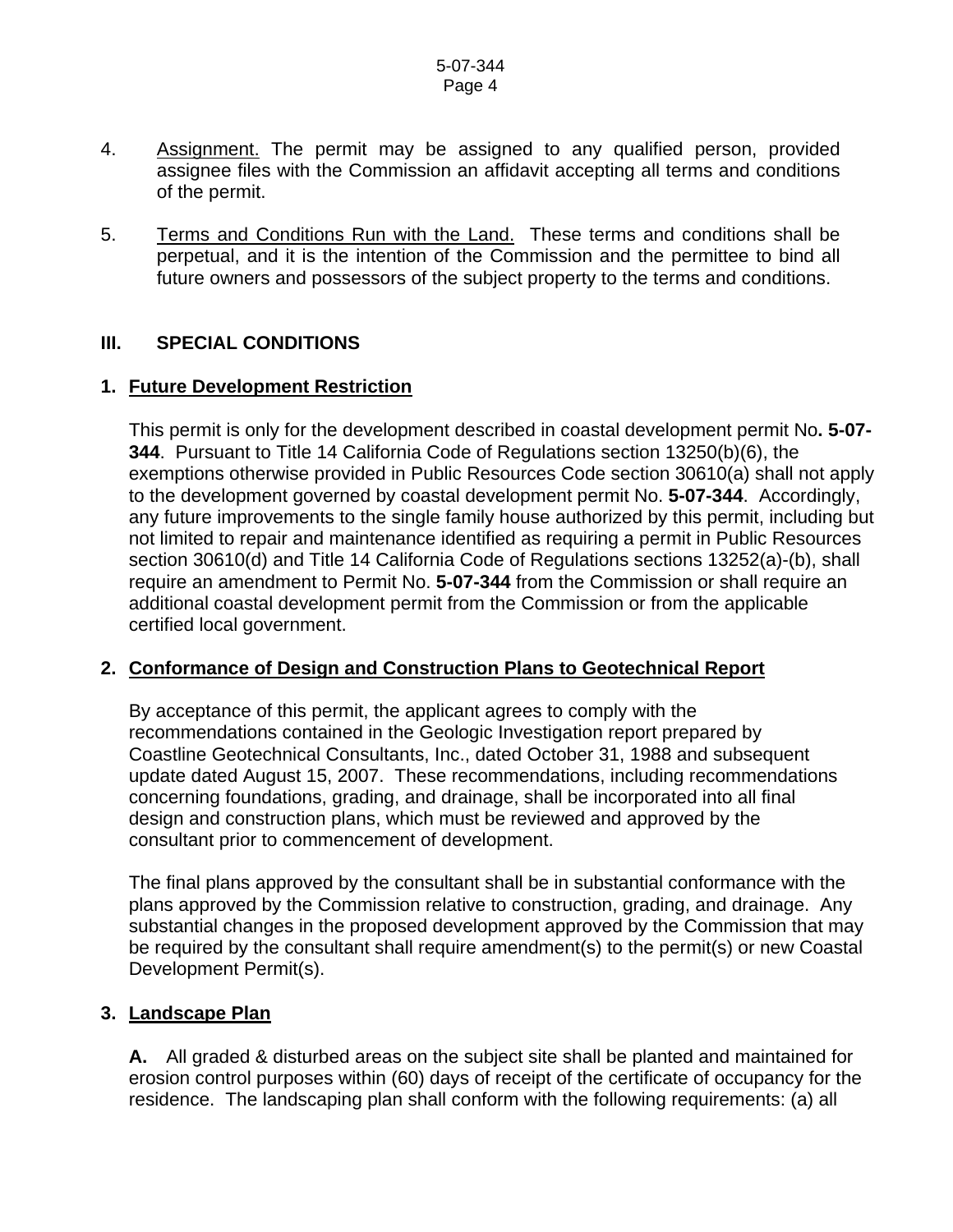plants shall be low water use plants as defined by the University of California Cooperative Extension and the California Department of Water Resources in their joint publication: "*Guide to estimating irrigation water needs of landscape plantings in California*". (b) The applicant shall not employ invasive, non-indigenous plant species, which tend to supplant native species as identified on the California Native Plant Society publication "California Native Plant Society, Los Angeles -- Santa Monica Mountains Chapter handbook entitled *Recommended List of Native Plants for Landscaping in the Santa Monica Mountains,* February 5, 1996 " and/or by the California Invasive Plant Council. (c) No permanent irrigation system shall be allowed within the property. Temporary, above ground irrigation to allow the establishment of the plantings is allowed. (d) Use of California native plants indigenous to the San Pedro/Palos Verdes area is encouraged. (e) All required plantings shall be maintained in good growing condition throughout the life of the project, and whenever necessary, shall be replaced with new plant materials to ensure continued compliance with the landscape plan.

**B.** The permittee shall undertake development in accordance with the approved final plans. Any proposed changes to the approved final plan shall be reported to the Executive Director. No changes to the approved final plan shall occur without a Commission amendment to this coastal development permit unless the Executive Director determines that no amendment is required.

### **4. Erosion and Runoff Control Plans**

**A. PRIOR TO ISSUANCE OF THE COASTAL DEVELOPMENT PERMIT**, the applicant shall submit, for review and approval of the Executive Director, erosion and runoff control plans. The plans shall include:

#### Erosion Control Plan

- I. The erosion control plan shall demonstrate that:
	- (a) During construction, erosion on the site shall be controlled to avoid adverse impacts on adjacent properties.
	- (b) The following temporary erosion control measures shall be used during construction: sand bags, a desilting basin and silt fences.
	- (c) Following construction, erosion on the site shall be controlled to avoid adverse impacts on adjacent properties and public streets.
	- (d) The following permanent erosion control measures shall be installed: a drain to direct roof and front yard runoff to the street; no drainage shall be directed to rear yard slope; no drainage shall be retained in front yard.
- II. The plan shall include, at a minimum, the following components: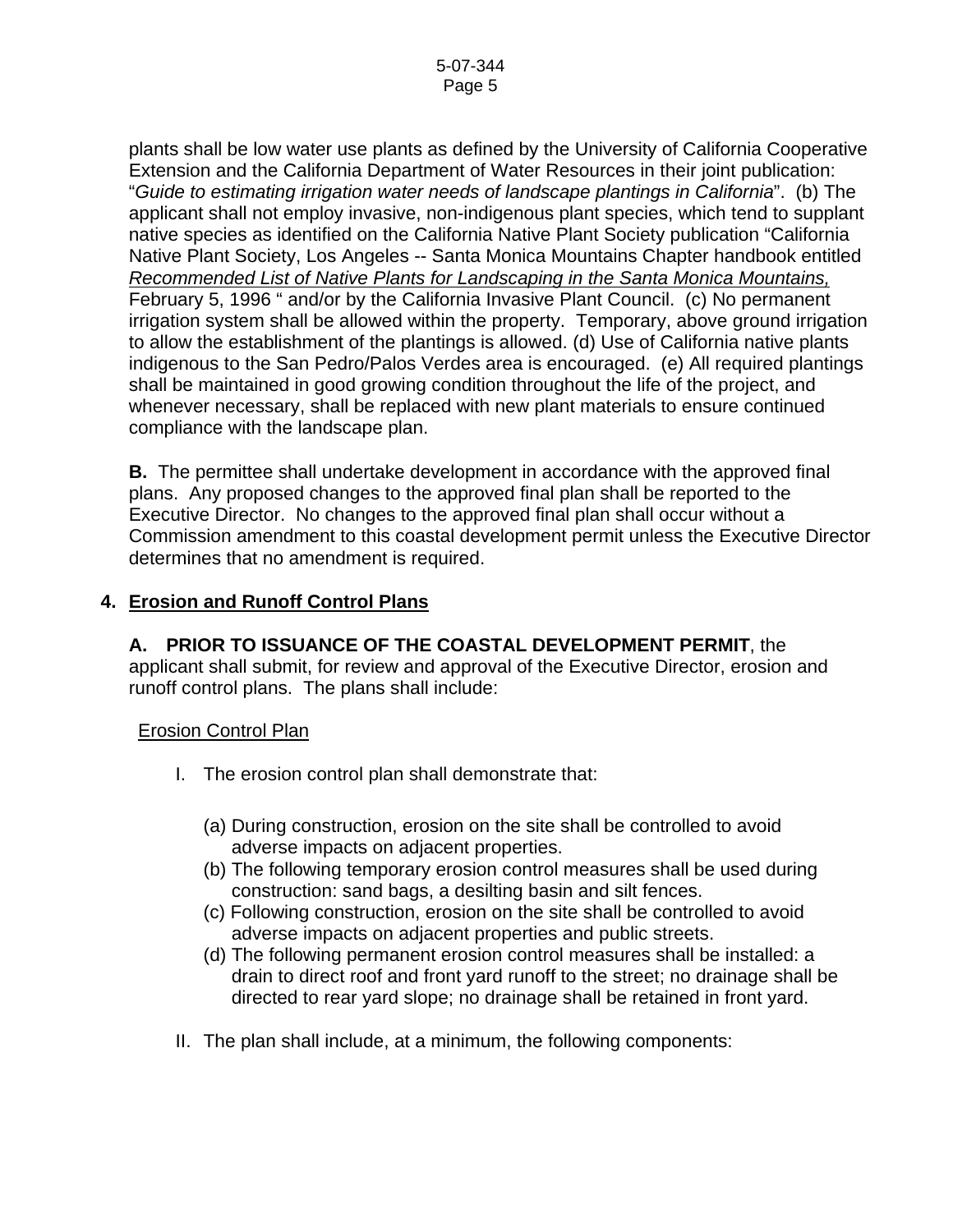- (a) A narrative report describing all temporary run-off and erosion control measures to be used during construction and all permanent erosion control measures to be installed for permanent erosion control.
- (b) A site plan showing the location of all temporary erosion control measures.
- (c) A schedule for installation and removal of the temporary erosion control measures.
- (d) A site plan showing the location of all permanent erosion control measures.
- (e) A schedule for installation and maintenance of the permanent erosion control measures.

**B.** The permittee shall undertake development in accordance with the approved final plans. Any proposed changes to the approved final plans shall be reported to the Executive Director. No changes to the approved final plans shall occur without a Commission amendment to this coastal development permit unless the Executive Director determines that no amendment is required.

## **5. No Future Bluff or Shoreline Protective Device**

- A. By acceptance of this Permit, the applicant agrees, on behalf of itself (or himself or herself, as applicable) and all successors and assigns, that no bluff or shoreline protective device(s) shall ever be constructed to protect the development approved pursuant to Coastal Development Permit No. *5-07-344* including, but not limited to, single-family residence, with attached three-car garage, decks, foundation, and solider piles, in the event that the development is threatened with damage or destruction from waves, erosion, storm conditions, bluff retreat, landslides, or other natural hazards in the future. By acceptance of this Permit, the applicant hereby waives, on behalf of itself (or himself or herself, as applicable) and all successors and assigns, any rights to construct such devices that may exist under Public Resources Code Section 30235.
- B. By acceptance of this permit, the applicant/landowner further agrees, on behalf of itself and all successors and assigns, that the landowner shall remove the development authorized by this permit including, but not limited to, single-family residence, with attached three-car garage, decks, foundation, and solider piles and decks, if any government agency has ordered that the structures are not to be occupied due to any of the hazards identified above. In the event that portions of the development fall to the beach before they are removed, the landowner shall remove all recoverable debris associated with the development from the beach and ocean and lawfully dispose of the material in an approved disposal site. Such removal shall require a coastal development permit.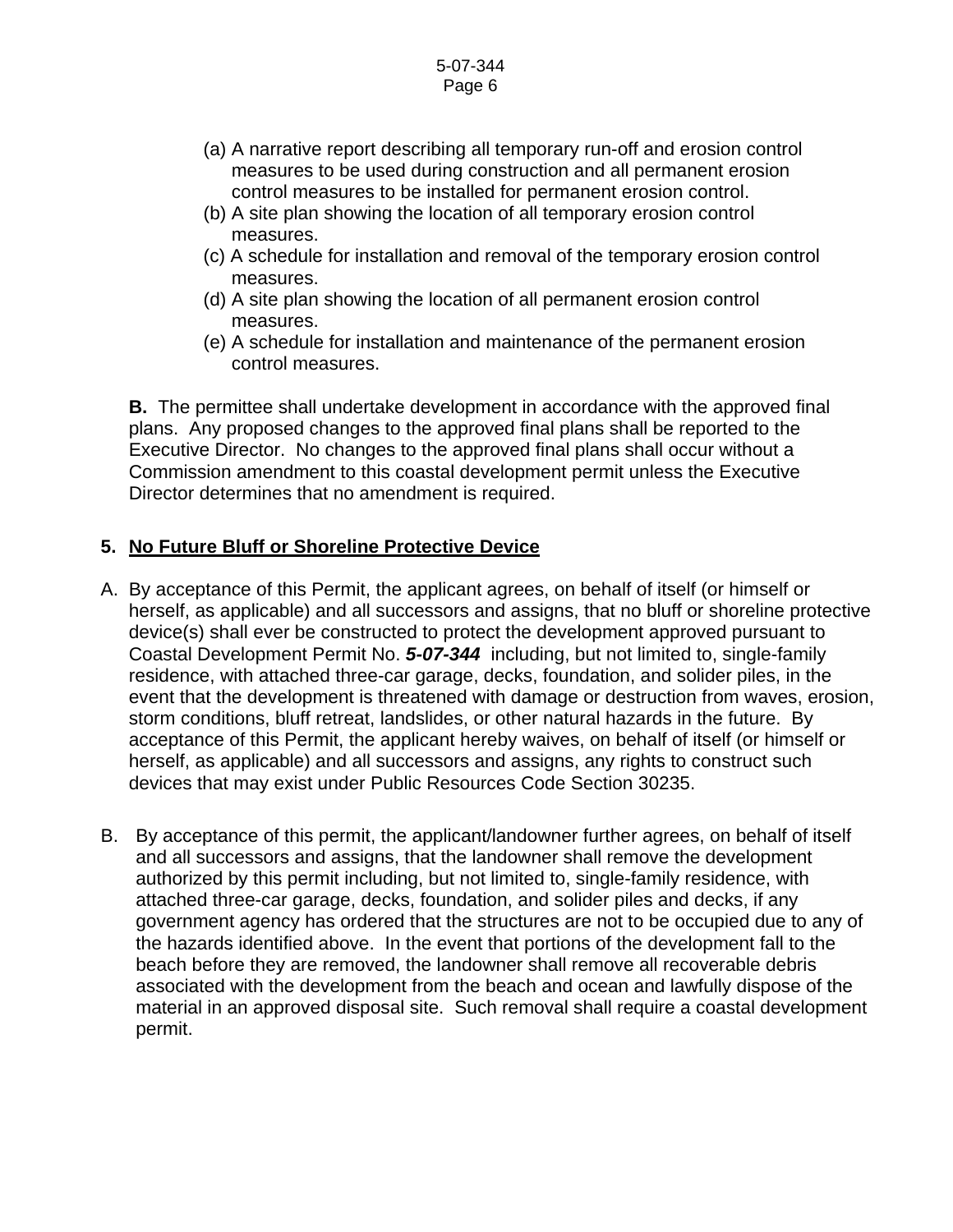### **6. Assumption of Risk, Waiver of Liability and Indemnity**

By acceptance of this permit, the applicant acknowledges and agrees (i) that the site may be subject to hazards from landslide, bluff retreat, erosion, and earth movement; (ii) to assume the risks to the applicant and the property that is the subject of this permit of injury and damage from such hazards in connection with this permitted development; (iii) to unconditionally waive any claim of damage or liability against the Commission, its officers, agents, and employees for injury or damage from such hazards; and (iv) to indemnify and hold harmless the Commission, its officers, agents, and employees with respect to the Commission's approval of the project against any and all liability, claims, demands, damages, costs (including costs and fees incurred in defense of such claims), expenses, and amounts paid in settlement arising from any injury or damage due to such hazards.

### **7. Deed Restriction**

**PRIOR TO ISSUANCE OF THE COASTAL DEVELOPMENT PERMIT**, the applicant shall submit to the Executive Director for review and approval documentation demonstrating that the applicant has executed and recorded against the parcel(s) governed by this permit a deed restriction, in a form and content acceptable to the Executive Director: (1) indicating that, pursuant to this permit, the California Coastal Commission has authorized development on the subject property, subject to terms and conditions that restrict the use and enjoyment of that property; and (2) imposing the Special Conditions of this permit as covenants, conditions and restrictions on the use and enjoyment of the Property. The deed restriction shall include a legal description of the entire parcel or parcels governed by this permit. The deed restriction shall also indicate that, in the event of an extinguishment or termination of the deed restriction for any reason, the terms and conditions of this permit shall continue to restrict the use and enjoyment of the subject property so long as either this permit or the development it authorizes, or any part, modification, or amendment thereof, remains in existence on or with respect to the subject property.

## **IV. FINDINGS AND DECLARATIONS:**

The Commission hereby finds and declares:

#### **A. Project Description and Location**

The applicant proposes the construction of a two-story, 26-foot high, as measured from average natural grade, 2,400 square foot bluff top single-family residence, with a 630 square foot attached three-car garage. Construction will include six 36" in diameter soldier piles immediately in front of the proposed residence and setback a minimum of 40 feet from the bluff edge. The piles will be approximately 70 feet in length and extend into bedrock to provide the building area a factor-of-safety of 1.5 as required by the City. Grading consists of 510 cubic yards (50 cubic yards of cut and 460 cubic yards of fill).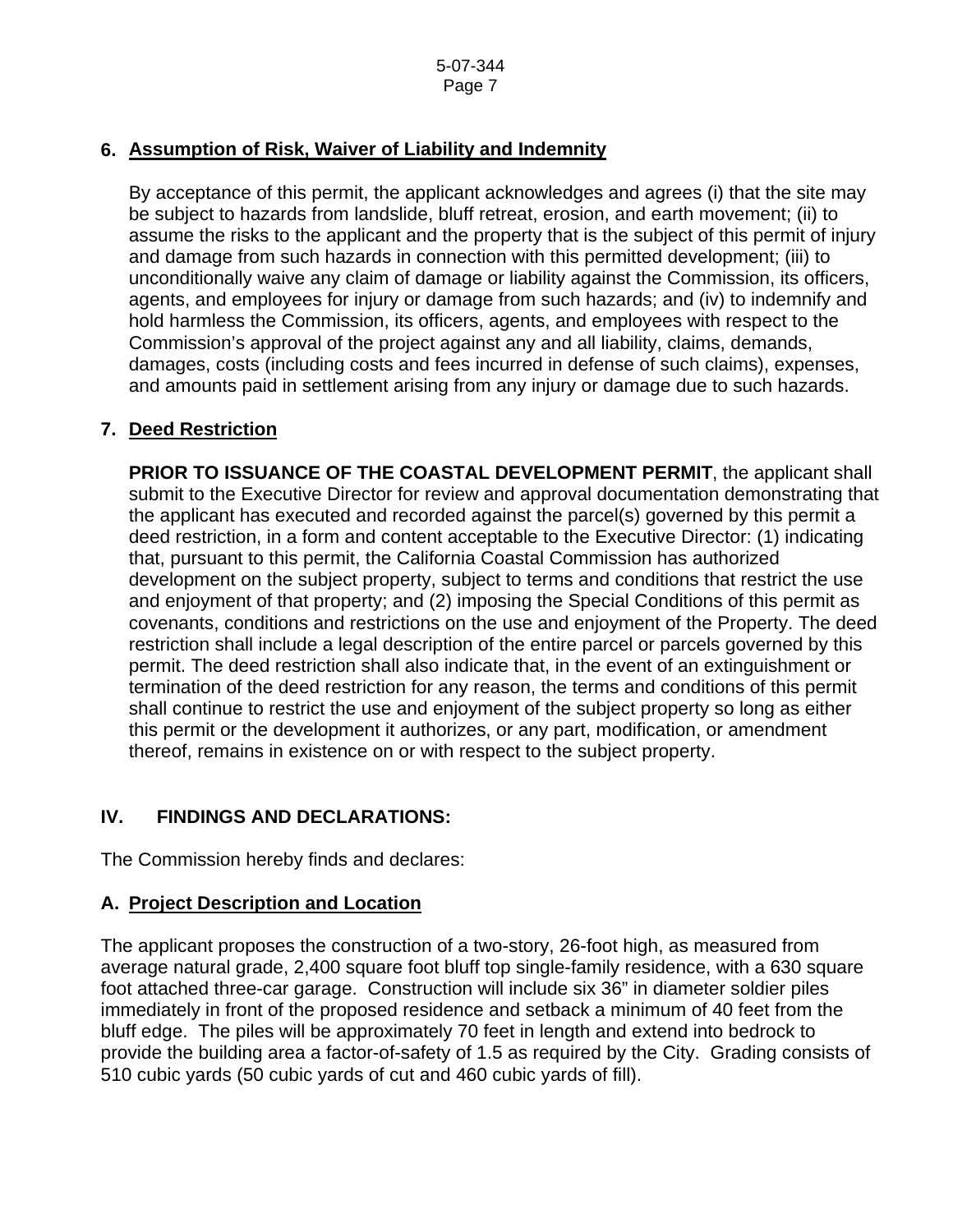The project site is a 19,688 square foot vacant coastal bluff top lot, located on Paseo Del Mar in the San Pedro area of the City of Los Angeles (see Exhibit 1). The upper portion of the lot is relatively flat, extending from the street approximately 145 feet to the bluff edge. The remaining portion of the lot extends approximately 250 feet down an approximately 118 foot high bluff. At the base of the bluff is a narrow rocky beach. The slope has remnants (concrete slab and walls) of a small older residential structure and dirt and concrete step pathway leading from the top of the slope to the concrete slab. The proposed residence will be setback over 40 feet from the bluff edge as well as approximately 30 to 40 feet behind a structural string line as drawn from the nearest corners of the adjacent residential structures. No work is proposed on the slope.

There is a mapped landslide on the sloped portion of the property. The property is the western edge of the mapped slide which extends along the slope on the adjacent properties to the east (downcoast). The geotechnical reports indicate the property is not being affected by active landsliding and no landslide movement has been evident since a 1988 site investigation. The reports indicate that the initial landsliding was due to the City's inadequate street drainage that caused street runoff to overflow onto the properties along Paseo Del Mar. After the initial landslide the City installed a stormdrain along Paseo del Mar and eliminated street runoff onto the bluff top properties. The applicant has submitted soils engineering reports by Coastline Geotechnical Consultants, Inc., dated from 1988 to the current update dated August 15, 2007, and a Engineering geology report prepared by George DeVries, dated August 8, 2007, with subsequent updates. The reports indicate that development is feasible from an engineering geology standpoint and will be safe and will not be affected by the landslide. The reports were reviewed by the City of Los Angeles' Grading Department with final approval issued on August 19, 2008.

The proposed project will be consistent with the 26 foot height limit as established in the certified LUP and all site drainage within the proposed development area will be directed to the street as required by the City.

#### **B. Geology**

Development adjacent to the ocean and the edges of coastal bluffs and hillsides is inherently hazardous. Development which may require a bluff, hillside, or shoreline protective device in the future cannot be allowed due to the adverse impacts such devices have upon public access, visual resources, and shoreline processes. To minimize risks to life and property and to minimize the adverse effects of development on coastal bluffs, hillsides, and shoreline processes the development has been conditioned to require one or more of the following: adherence to the geotechnical recommendations, an appropriate set-back from the edge of a bluff or hillside, to prohibit the construction of protective devices (such as a retaining wall or shoreline protective device) in the future, for a drainage and runoff plan to minimize the percolation of water into the hillside or bluff, landscaping with low water use non-invasive plant species, and to require that the landowner or any successor-in-interest assume the risk of undertaking the development. As conditioned, the Commission finds that the development conforms to the requirements of Sections 30235 and 30253 of the Coastal Act regarding the siting of development in hazardous locations.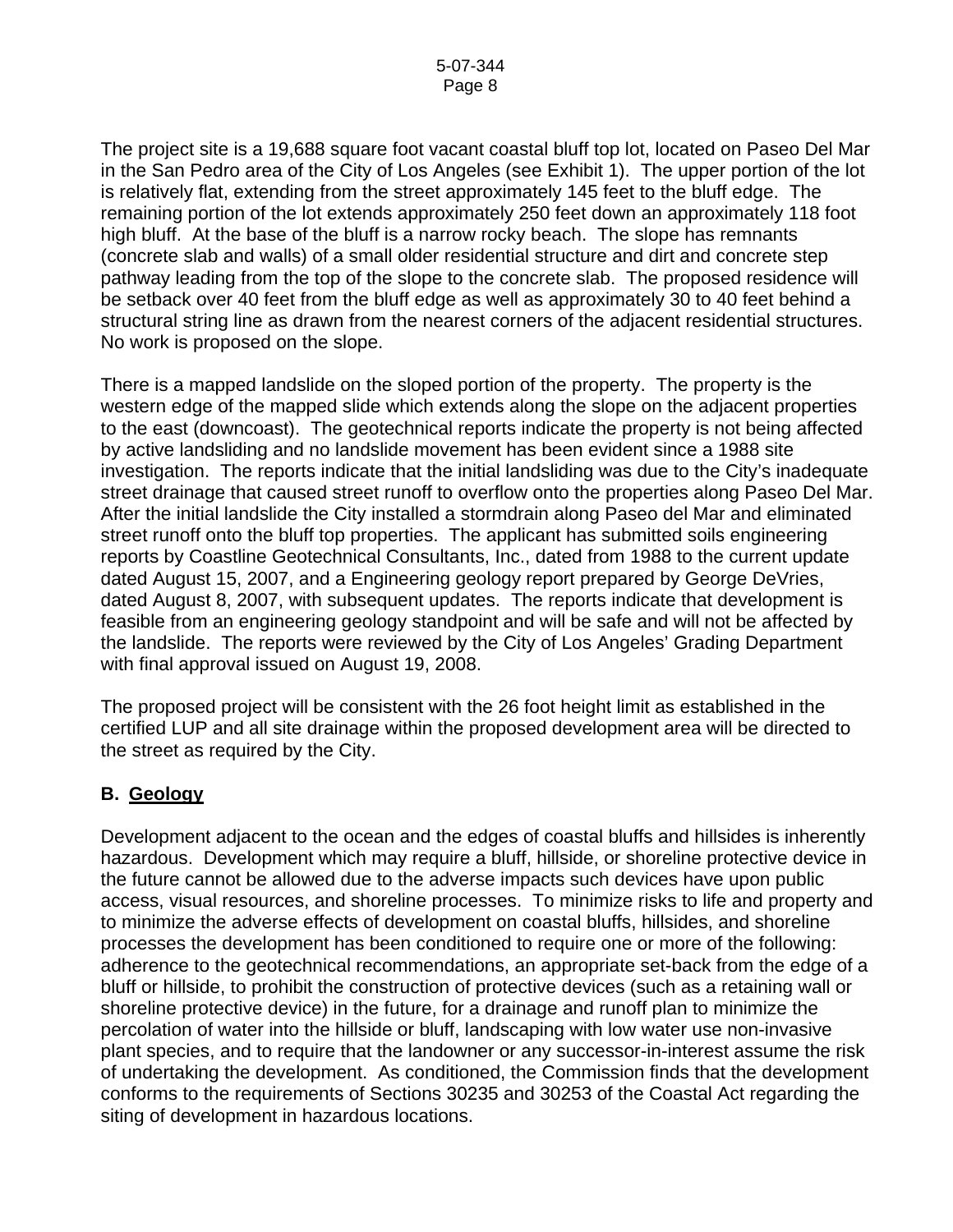## **C. Future Improvements**

The development is located within an existing developed area and is compatible with the character and scale of the surrounding area. However, the proposed project raises concerns that future development of the project site potentially may result in a development which is not consistent with the Chapter 3 policies of the Coastal Act. To assure that future development is consistent with the Chapter 3 policies of the Coastal Act, the Commission finds that a future improvements special condition must be imposed. As conditioned the development conforms with the Chapter 3 policies of the Coastal Act.

# **D. Access**

The proposed development will not affect the public's ability to gain access to, and/or to make use of, the coast and nearby recreational facilities. Therefore, as proposed the development conforms with Sections 30210 through 30214, Sections 30220 through 30224, and 30252 of the Coastal Act.

# **E. Local Coastal Program**

Coastal Act section 30604(a) states that, prior to certification of a local coastal program ("LCP"), a coastal development permit can only be issued upon a finding that the proposed development is in conformity with Chapter 3 of the Act and that the permitted development will not prejudice the ability of the local government to prepare an LCP that is in conformity with Chapter 3. The Land Use Plan for San Pedro was effectively certified on September 12, 1990. As conditioned, the proposed development is consistent with Chapter 3 of the Coastal Act and with the certified Land Use Plan for the area. Approval of the project, as conditioned, will not prejudice the ability of the local government to prepare an LCP that is in conformity with the provisions of Chapter 3 of the Coastal Act.

## **F. California Environmental Quality Act**

As conditioned, there are no feasible alternatives or feasible mitigation measures available which would substantially lessen any significant adverse effect which the activity may have on the environment. Therefore, the Commission finds that the proposed project, as conditioned to mitigate the identified impacts, is the least environmentally damaging feasible alternative and can be found consistent with the requirements of the Coastal Act to conform to CEQA.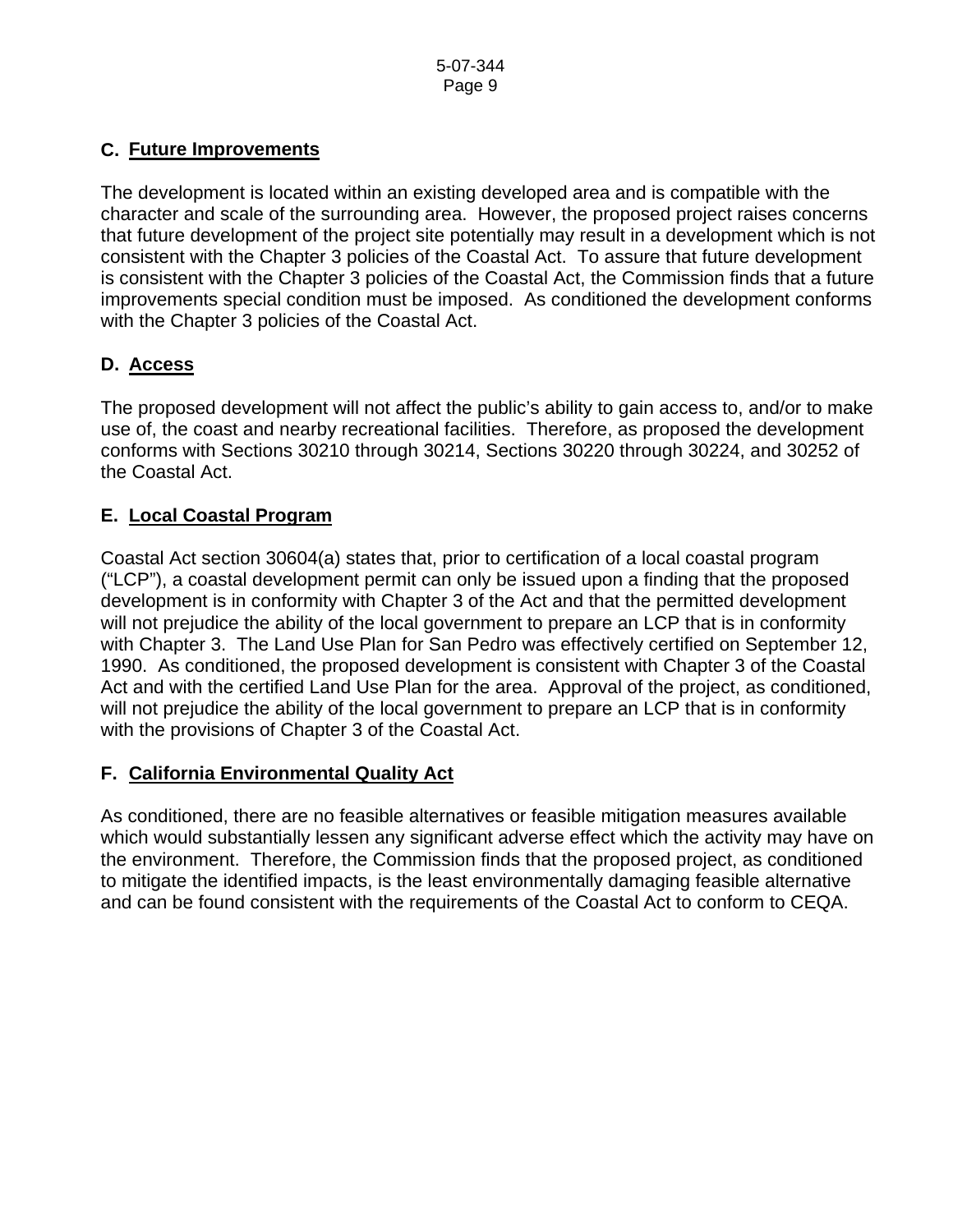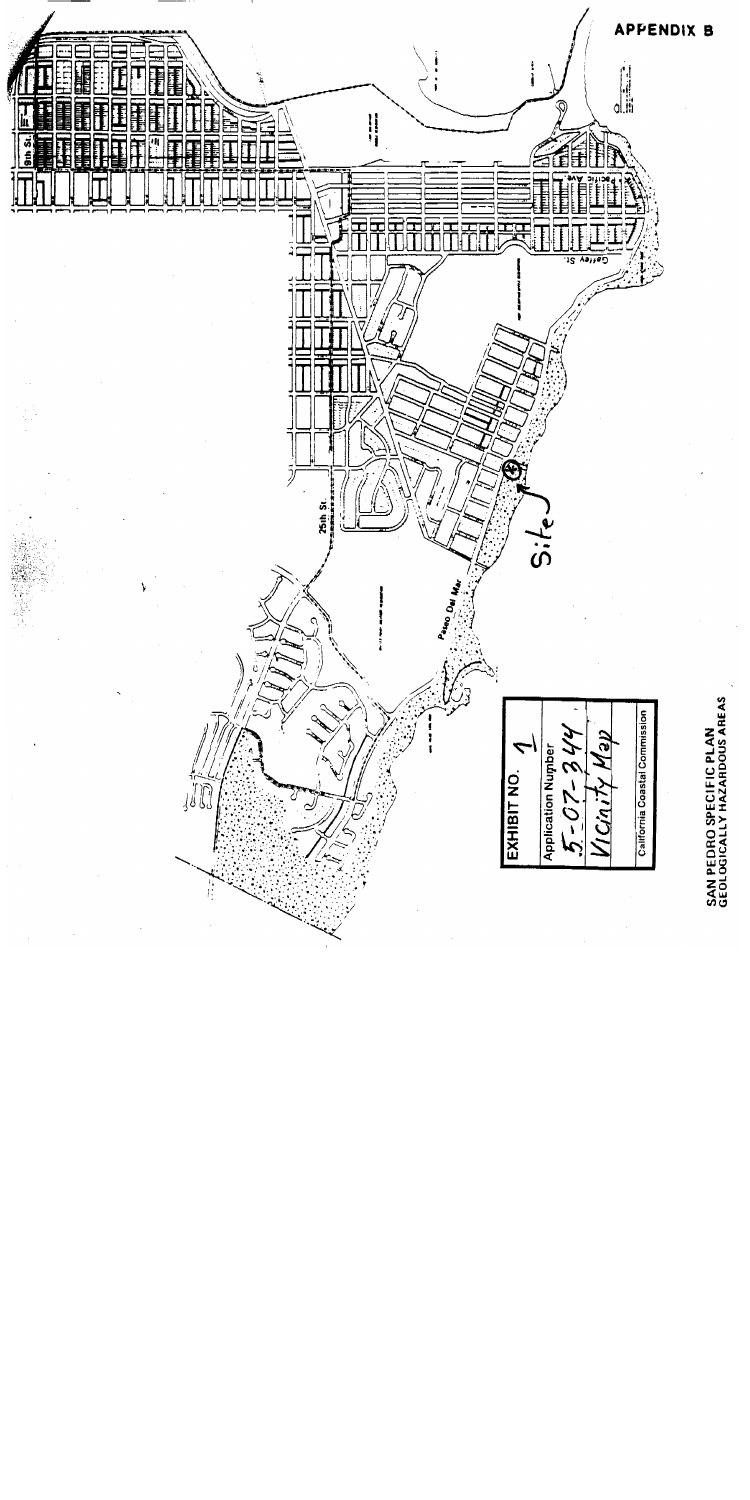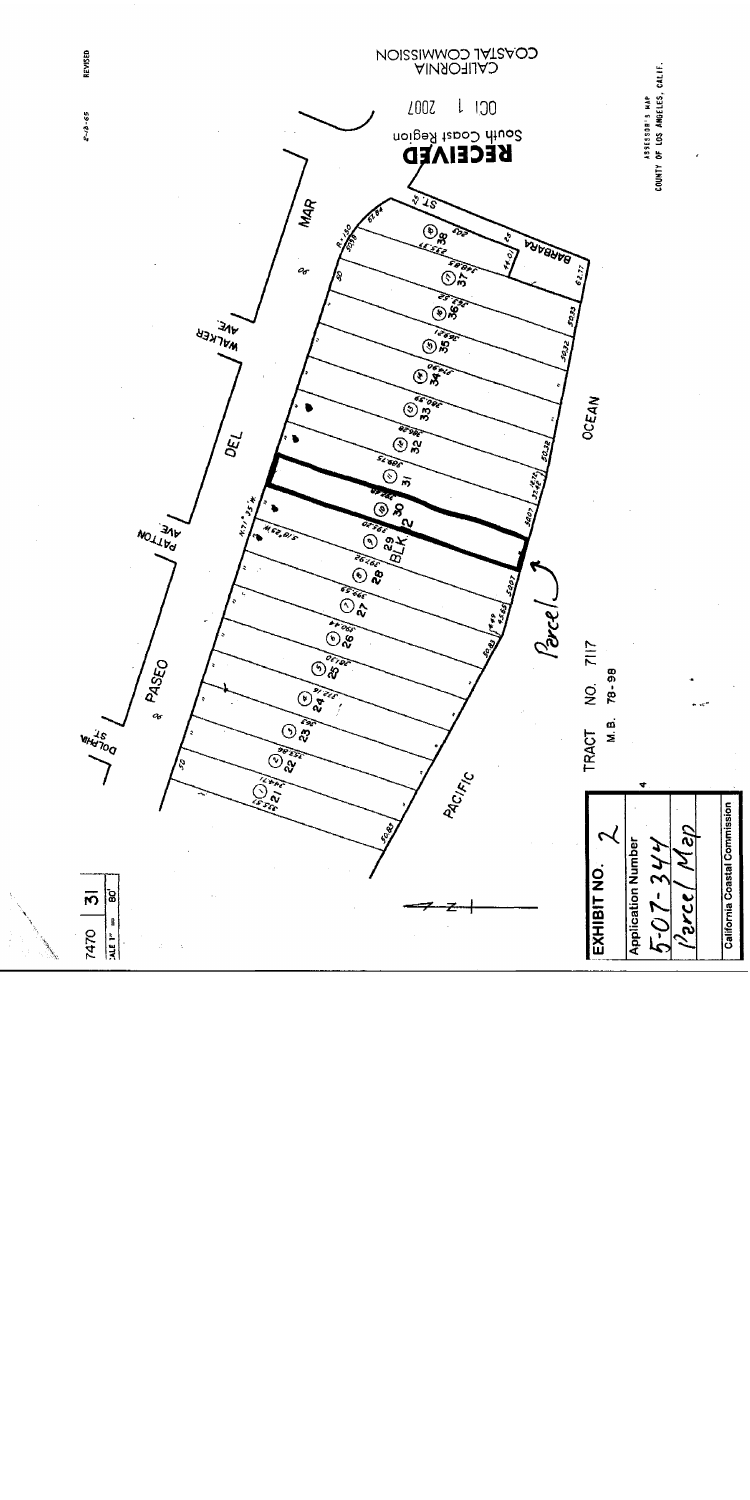

California Coastal Commission